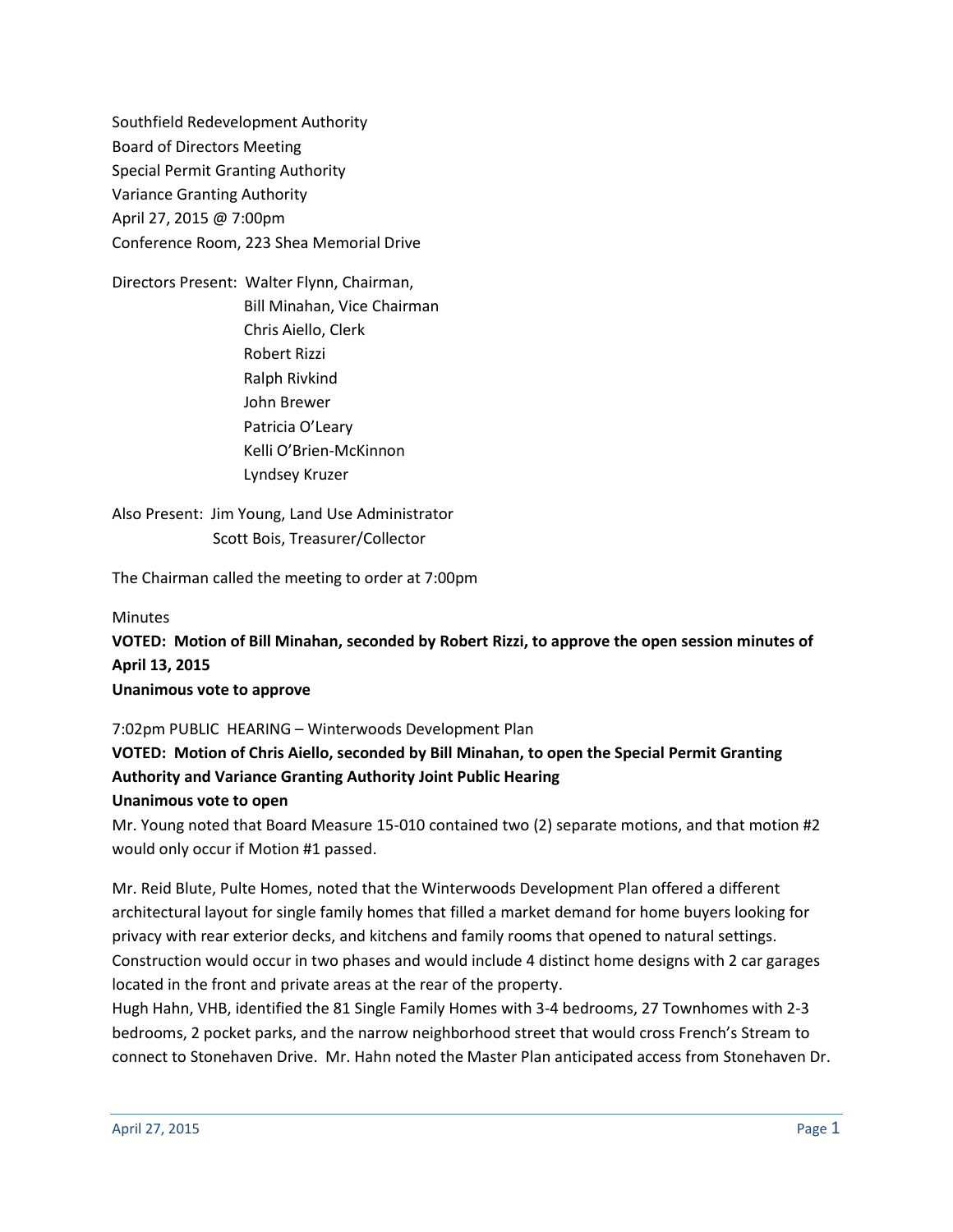to this development lot. Discussion ensued on storm water drainage patterns, water loop system, sewer system, underground municipal services, pedestrian paths and emergency access. Mr. Flynn stated the water connection should be looped around at the cul-de-sac rather than at Stonehaven Drive in order to insure uninterrupted water flow. Mr. Aiello stated that a fire hydrant should be located in the spur.

Mr. Hahn then reviewed the variance requests from the Zoning and Land Use By-Laws on front/rear setbacks, lot coverage and parking; the waiver requests from Design Guidelines on windows, skylights, doors, and roof forms; and the exemption request from Subdivision Rules and Regulations on the roadway cross section. The Board was informed that the recommended road width was 25 feet curb to curb with an 18-foot travel lane and 7 foot parking space on one side. The Applicant requested 24 feet curb to curb with two 12-foot travel lanes, a standard sized cul-de-sac designed to accommodate fire trucks, and no on-street parking. A lengthy discussion ensued on the sustainable advantages of a narrow street versus a standard roadway.

Ms. Kruzer asked for an accounting of how many times the applicant varied from the recommended standards in the Architectural Guidelines, and was informed that decision factors were based on ease of exterior maintenance, and a land plan design different from the existing neighborhoods; an accounting had not been prepared for the hearing. Mr. Young noted that a full scale review of the recommended standards typically occurs at Site Plan review, and usually focuses on areas where waivers of mandatory requirements have been granted. Ms. Kruzer was also informed there were no plans to ban parking on the roadway but steps would be taken by the authority having jurisdiction if street parking became a nuisance; and that common area property would be association owned, that garage door facades would have different textures, depth and detail; and that there was no plan to offer affordable or workforce housing in Winterwoods, because they were not required to do so.

Ms. O'Leary was informed that garage door windows would be based on buyer preference; and that Weymouth Fire and DPW were provided full sets of any site plan applications for review and comment; and the applicants were encouraged to address all comments.

Mr. Brewer thanked Mr. Blute for meeting with the residents to hear their concerns regarding possible traffic in the cottage alleyways. Mr. Blute asked that the HOAs and Mr. Miller (Southfield Neighborhood Association president) provide a primary point of contact for monitoring traffic issues going forward. Mr. Brewer agreed to work with Mr. Miller to identify such a person. Mr. Brewer also inquired about the impact of snow storage on the landscape plantings, and was informed that the Development Plan did not include landscaping details, but the hardiness and low water needs required on the Transit Village plan would also be taken into consideration on the Winterwoods plan.

Mr. Hahn noted the Weymouth Fire Department was notified of the Applicant's request to waive the automatic fire sprinkler system requirement for the 81 single family homes, and that no comments had been received.

Mr. Aiello was informed that the automatic fire sprinkler system requirement was specific to the Southfield project for Townhouse-2 units where SSTTDC had required such systems in the past. The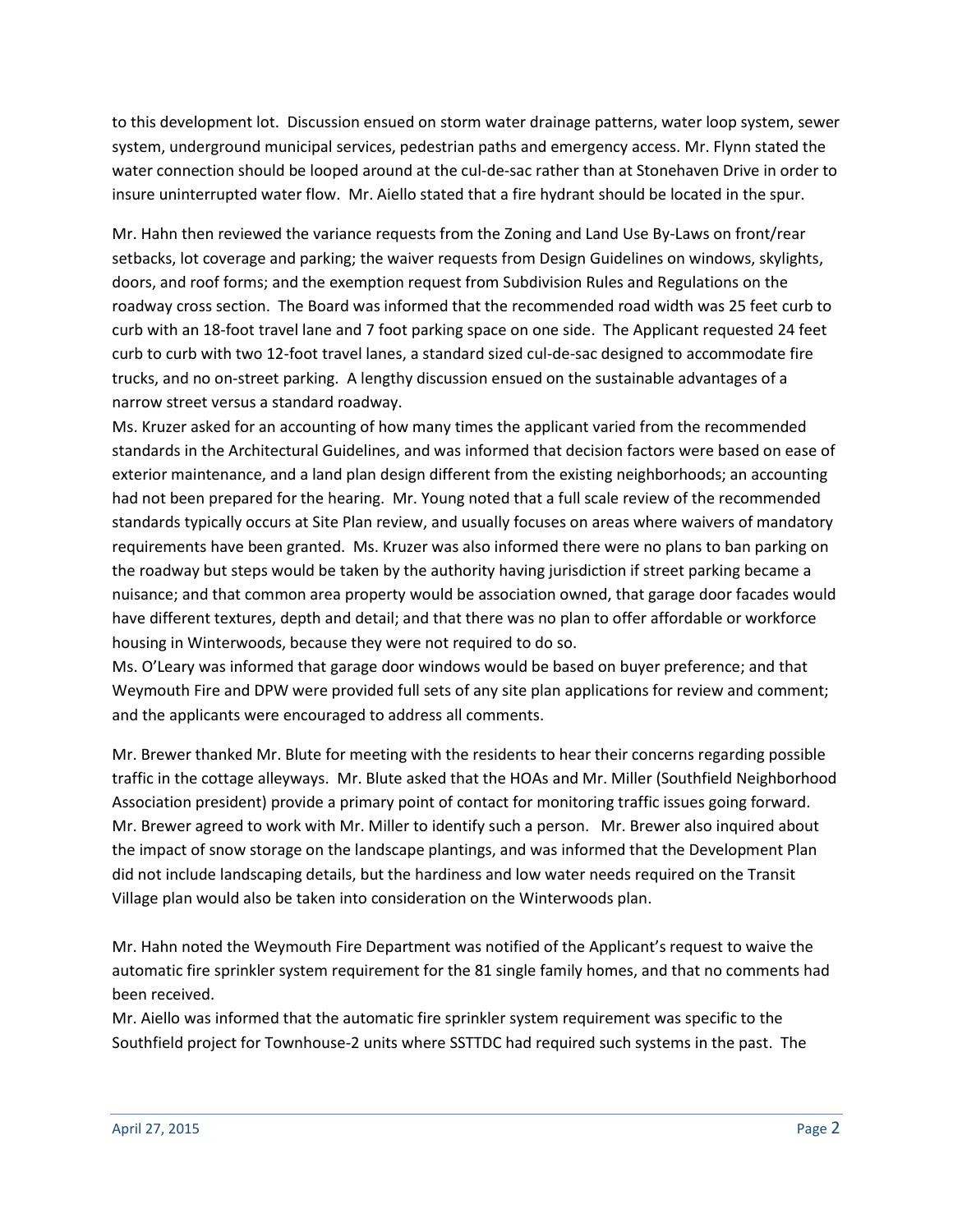Winterwoods single family homes had greater separation and would be built in compliance with Mass Building Codes.

## Public Comments

Mr. LeMott, Southfield resident, stated the plan forced people to the back of their driveways. He suggested adding front porches, and some designated off-street parking to accommodate house parties.

Mr. Galluzzo, Weymouth, voiced concern that the Board had passed site plan and development plan applications without a master plan. The Chairman stated that although the master developer's legislation rescinded the master plan, the SRA still had enforceable rules and regulations to govern development, and that it was the Board's hope that the master developer would bring a new plan to the Board as soon as possible.

Mrs. Parsons, Rockland, was informed of the planned trail system through the Pulte Homes properties and surrounding wetlands. She stated shared bike and walking paths should be created throughout the site. Mrs. Parsons was also informed that the preliminary Stormwater design proposed that the detention ponds would drain to wetlands and not directly to French's Stream; and that there would be a roadway crossing over and utilities crossing under French's Stream to connect to Stonehaven Drive.

Mr. Shea, Southfield resident, stated the subdivision plan didn't fit in with the other existing Southfield homes; that the homeowners on Stonehaven Drive should not be subjected to 3 years of constant construction traffic.

Ms. Hilbert, Weymouth, was informed that the sewer infrastructure would be designed and installed to SRA standards with close coordination with Weymouth DPW, as Weymouth DPW would be providing all inspectional services during construction.

# **VOTED: Motion of Bill Minahan, seconded by Ralph Rivkind, to close the public hearing**

**Unanimous vote to close**

The Public Hearing closed at 8:30pm

### Board Measure 15-010

**Motion #1 -VOTED: Motion of Ralph Rivkind, seconded by Chris Aiello, that the Special Permit Granting Authority approve, with conditions, the Development Plan Application for Winterwoods submitted by Pulte Homes of New England, LLC This approval does not however approve any requests for variances, which shall be subject to approval by the Variance Granting Authority Unanimous vote to approve**

Mr. Aiello requested that future variance requests be taken up one at a time. Mr. Rivkind requested that the Winterwoods list of variance requests be attached to the Board Measure.

**Motion #2 -VOTED: Motion of Bill Minahan, seconded by Pat O'Leary, that the Variance Granting Authority approve, with conditions, the request for Variances submitted by Pulte Homes of New**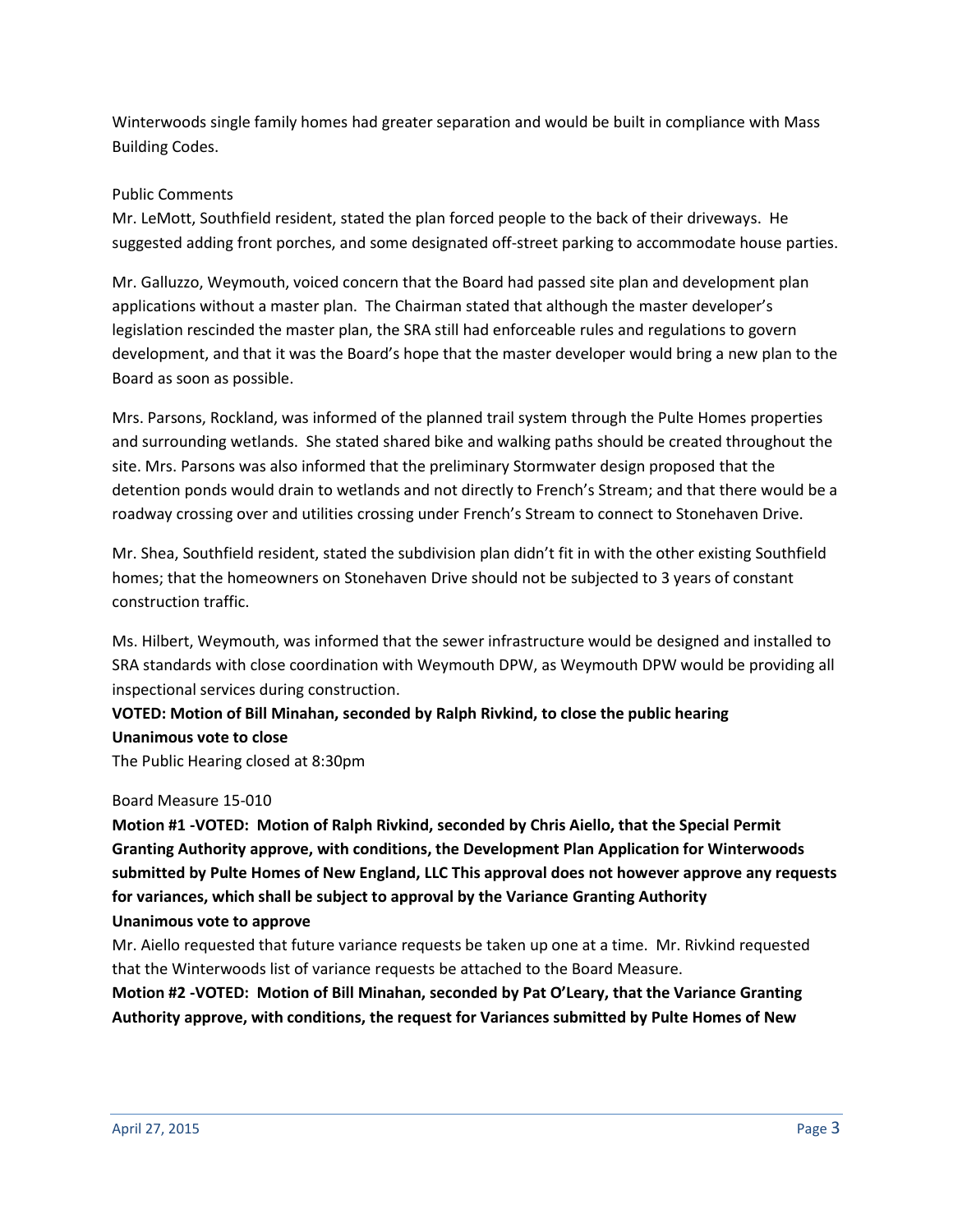# **England, LLC, as described in the Development Plan application for Winterwoods Unanimous vote to approve**

## FY16 Budget

Discussion ensued on conducting a management and operational review of SRA responsibilities going forward, and the cost and duration of the review. The review would include analysis of departmental operations, compensation and classification studies, IT assessments, financial policy development and budget and management advisory assistance.

The Chairman noted the need to approve a budget in short order. Mayor Kay stated that Weymouth could not send tax bills (on May  $7<sup>th</sup>$ ) if the SRA did not have an approved budget.

The Board considered approving a general fund budget and a water/sewer enterprise fund budget for the short term, and to prepare Supplemental Budgets when the management and operational review was completed. Ms. O'Leary stated that input from the Towns was needed for the operational review of the SRA.

# **VOTED: Motion of Bill Minahan, seconded by Robert Rizzi to send out an RFP for Public Sector Management Consulting Services**

## **Unanimous vote to send**

Further discussion ensued on the next steps for Weymouth and SRA transition tax functions and to address cash flow issues. The Board was informed that coordination with the Weymouth CFO had begun.

## Service Agreement

Ms. Kruzer updated the Board on the Weymouth Municipal Service Contract negotiations, noting an original charge of \$258K, SRA counter offer of \$142K and the Mayors final proposal of \$209K after rejecting further offers from SRA. A lengthy discussion ensued on Weymouth's cost methodology and services that were separately paid to Weymouth.

Board Measure 15-002

**VOTED: Motion of Walter Flynn, seconded by Pat O'Leary, that the Board of Directors approve the terms and conditions of the proposed Service Fee Memorandum of Understanding between the Authority and the Town of Weymouth as presented on April 27, 2015 6-0-3 vote Minahan, Kruzer and Brewer abstained**

The Chairman noted that Mr. Bromberg and Mrs. Parsons had separately requested an opportunity to speak to the Board regarding the Open Space and Recreation Plan that was due in March (as per new Legislation). They were informed that LNR/Starwood had not created an Open Space and Recreation Plan. Mrs. Parsons was also informed that LNR had not taken any action on the amended DDA that was submitted to them in December. The Chairman acknowledged that the new Legislation required the proposed Southfield rate to be provided to the Towns for a 45 day comment period; and that the Towns were required to hold public hearings on the proposed Southfield rate. It was expected that the FY16 Budget would be passed soon.